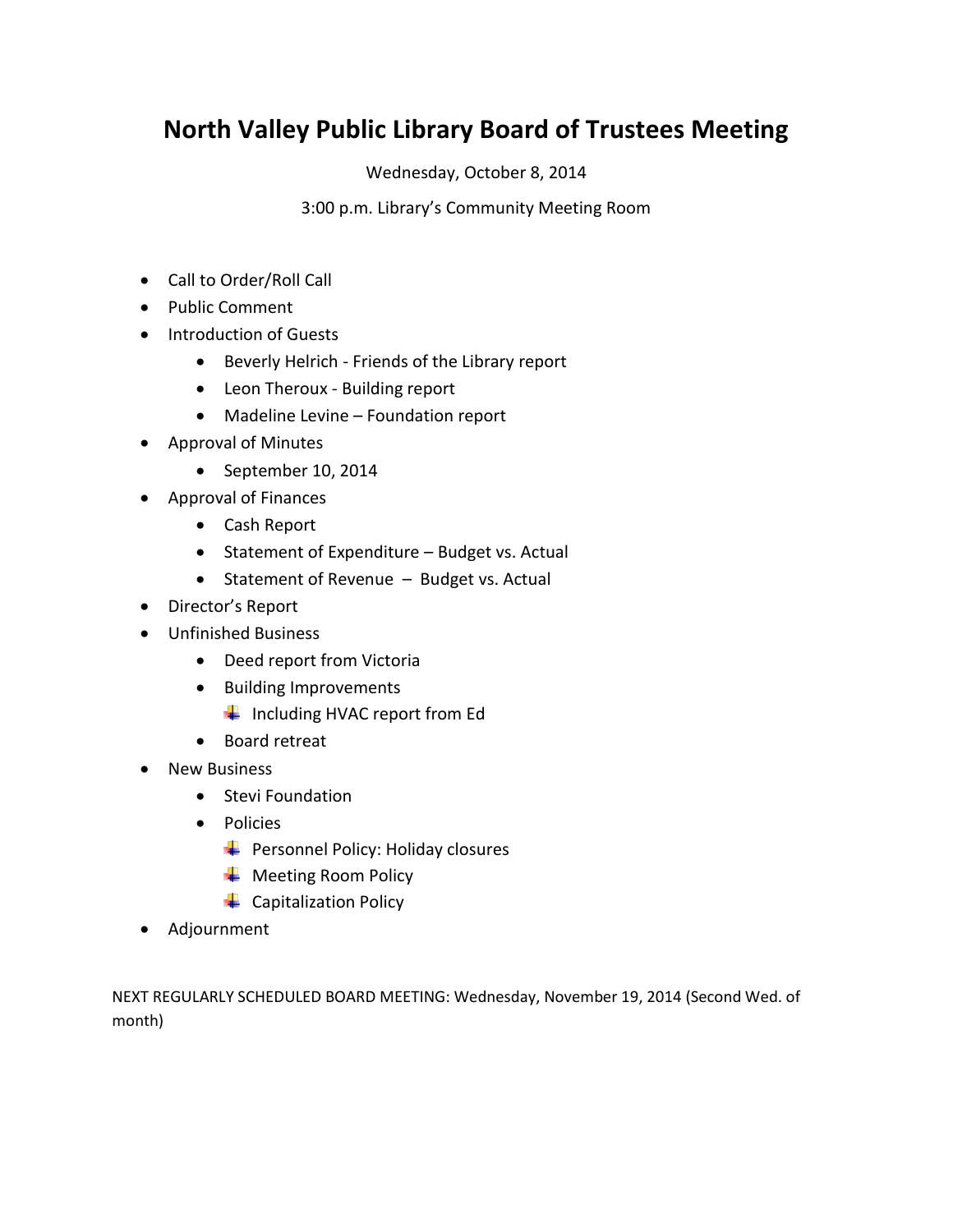# Approved Minutes of October 8, 2014 Board Meeting

## North Valley Public Library Board of Trustees Meeting

Wednesday, October 08, 2014 3:00 p.m. Library's Community Meeting Room

Attending: Joanne A. Charbonneau, Chair Alan Sponberg Toba Winston Victoria Howell Denise Ard, Library Director Absent: Ed Harrison

Guests: Leon Theroux, Madeline Levine

• Joanne called meeting to order at 3:05.

• No public comments.

• Approval of Minutes: Minutes of September 10 meeting approved after a grammatical change. Joanne motioned. Toba seconded.

#### • Approval of Finances:

The yearly Tamarack money came in. State Aid came in. Joanne moved for approval of financial reports. Alan seconded. Financial report approved.

#### Reports:

- Friends of the Library: Friends auctioned the chairs and made \$765.00.
- Building: Leon reported that the smoke alarms are all working. The speakers are up in Community Room. Some of the shelves are up.

• Foundation: Madeline reported that the brochures are done. The letterhead still to come. The current balance in the Foundation is \$1600.37. Madeline will be leaving the Foundation at the end of the year. The Foundation's legal documents still need a final edit before being re-filed. An attorney might be needed to double-check that the paperwork is in order.

- Mentioned Steve Owens from Deer Lodge who may possibly be a resource for a fundraiser.
- Director's Report: Still waiting for the owners of the building that houses the Stevi Cafe to fix the venting on the roof of the community room before the room can be painted. Board asked Denise to follow up with building inspector.

#### Unfinished Business:

• Building Improvements: Though Ed was not present, his recommendation was that the board draw up a detailed and complete list of specifications for the heating and air